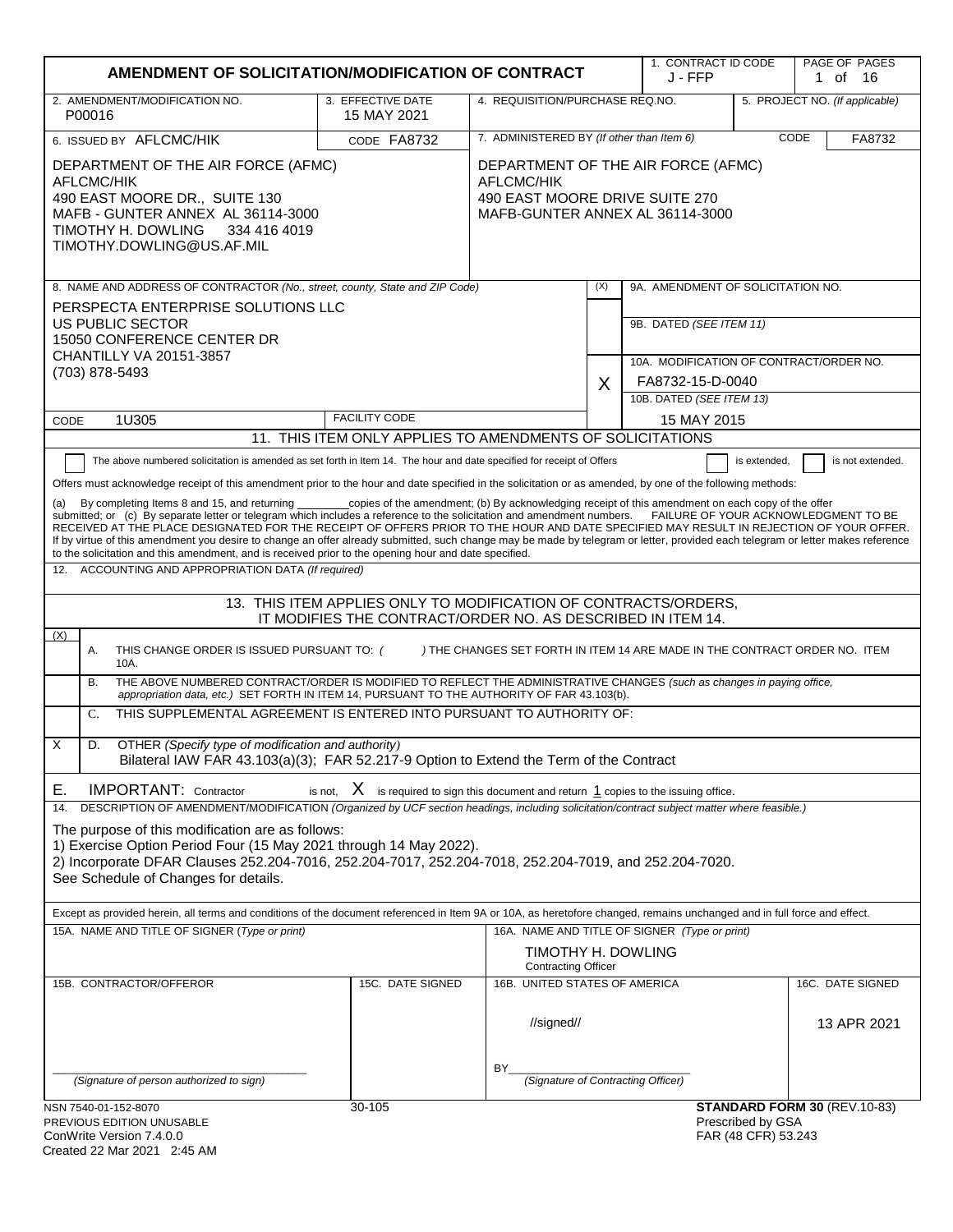- 1) The purpose of this modification is to exercise Option Period Four (15 May 2021 through 14 May 2022) of the contract in accordance with FAR 52.217-9, Option to Extend the Term of the Contract. Option Period Four of the contract is hereby exercised.
- 2) The following DFAR Clauses are incorporated as full texts:

# **252.204-7016 Covered Defense Telecommunications Equipment or Services-Representation.**

As prescribed in 204.2105 <https://www.acq.osd.mil/dpap/dars/dfars/html/current/204\_21.htm>(a), use the following provision:

# COVERED DEFENSE TELECOMMUNICATIONS EQUIPMENT OR SERVICES-REPRESENTATION (DEC 2019)

 (a) *Definitions*. As used in this provision, "covered defense telecommunications equipment or services" has the meaning provided in the clause  $252.204 - 7018$ <https://www.acq.osd.mil/dpap/dars/dfars/html/current/252204.htm>, Prohibition on the Acquisition of Covered Defense Telecommunications Equipment or Services.

 (b) *Procedures*. The Offeror shall review the list of excluded parties in the System for Award Management (SAM) (*<https://www.sam.gov/>*) for entities excluded from receiving federal awards for "covered defense telecommunications equipment or services".

 (c) *Representation*. The Offeror represents that it [ ] does, [ ] does not provide covered defense telecommunications equipment or services as a part of its offered products or services to the Government in the performance of any contract, subcontract, or other contractual instrument.

## (End of provision)

## **252.204-7017 Prohibition on the Acquisition of Covered Defense Telecommunications Equipment or Services-Representation.**

As prescribed in 204.2105

<https://www.acq.osd.mil/dpap/dars/dfars/html/current/204\_21.htm>(b), use the following provision:

## PROHIBITION ON THE ACQUISITON OF COVERED DEFENSE TELECOMMUNICATIONS EQUIPMENT OR SERVICES-REPRESENTATION (DEC 2019)

 The Offeror is not required to complete the representation in this provision if the Offeror has represented in the provision at 252.204-7016

<https://www.acq.osd.mil/dpap/dars/dfars/html/current/252204.htm>, Covered Defense Telecommunications Equipment or Services-Representation, that it "does not provide covered defense telecommunications equipment or services as a part of its offered products or services to the Government in the performance of any contract, subcontract, or other contractual instrument."

 (a) *Definitions*. "Covered defense telecommunications equipment or services," "covered mission," "critical technology," and "substantial or essential component," as used in this provision, have the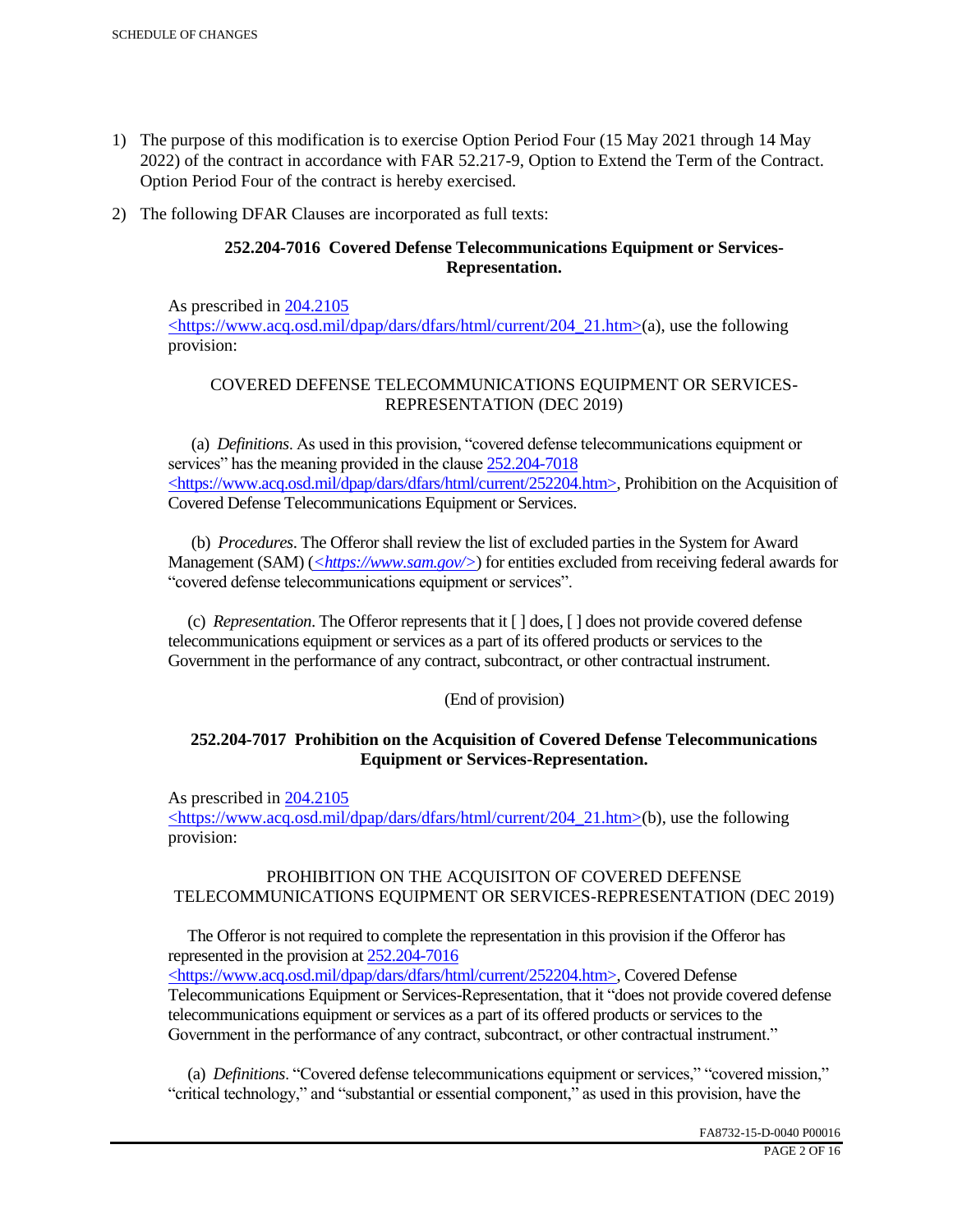meanings given in the 252.204-7018

 $\langle$ https://www.acq.osd.mil/dpap/dars/dfars/html/current/252204.htm> clause, Prohibition on the Acquisition of Covered Defense Telecommunications Equipment or Services, of this solicitation.

 (b) *Prohibition*. Section 1656 of the National Defense Authorization Act for Fiscal Year 2018 (Pub. L. 115-91) prohibits agencies from procuring or obtaining, or extending or renewing a contract to procure or obtain, any equipment, system, or service to carry out covered missions that uses covered defense telecommunications equipment or services as a substantial or essential component of any system, or as critical technology as part of any system.

 (c) *Procedures*. The Offeror shall review the list of excluded parties in the System for Award Management (SAM) at  $\leq$ https://www.sam.gov/> for entities that are excluded when providing any equipment, system, or service to carry out covered missions that uses covered defense telecommunications equipment or services as a substantial or essential component of any system, or as critical technology as part of any system, unless a waiver is granted.

 (d) *Representation*. If in its annual representations and certifications in SAM the Offeror has represented in paragraph (c) of the provision at 252.204-7016 <https://www.acq.osd.mil/dpap/dars/dfars/html/current/252204.htm>, Covered Defense Telecommunications Equipment or Services-Representation, that it "does" provide covered defense telecommunications equipment or services as a part of its offered products or services to the Government in the performance of any contract, subcontract, or other contractual instrument, then the Offeror shall complete the following additional representation:

The Offeror represents that it  $\lceil \cdot \rceil$  will  $\lceil \cdot \rceil$  will not provide covered defense telecommunications equipment or services as a part of its offered products or services to DoD in the performance of any award resulting from this solicitation.

 (e) *Disclosures*. If the Offeror has represented in paragraph (d) of this provision that it "will provide covered defense telecommunications equipment or services," the Offeror shall provide the following information as part of the offer:

 (1) A description of all covered defense telecommunications equipment and services offered (include brand or manufacturer; product, such as model number, original equipment manufacturer (OEM) number, manufacturer part number, or wholesaler number; and item description, as applicable).

 (2) An explanation of the proposed use of covered defense telecommunications equipment and services and any factors relevant to determining if such use would be permissible under the prohibition referenced in paragraph (b) of this provision.

 (3) For services, the entity providing the covered defense telecommunications services (include entity name, unique entity identifier, and Commercial and Government Entity (CAGE) code, if known).

 (4) For equipment, the entity that produced or provided the covered defense telecommunications equipment (include entity name, unique entity identifier, CAGE code, and whether the entity was the OEM or a distributor, if known).

(End of provision)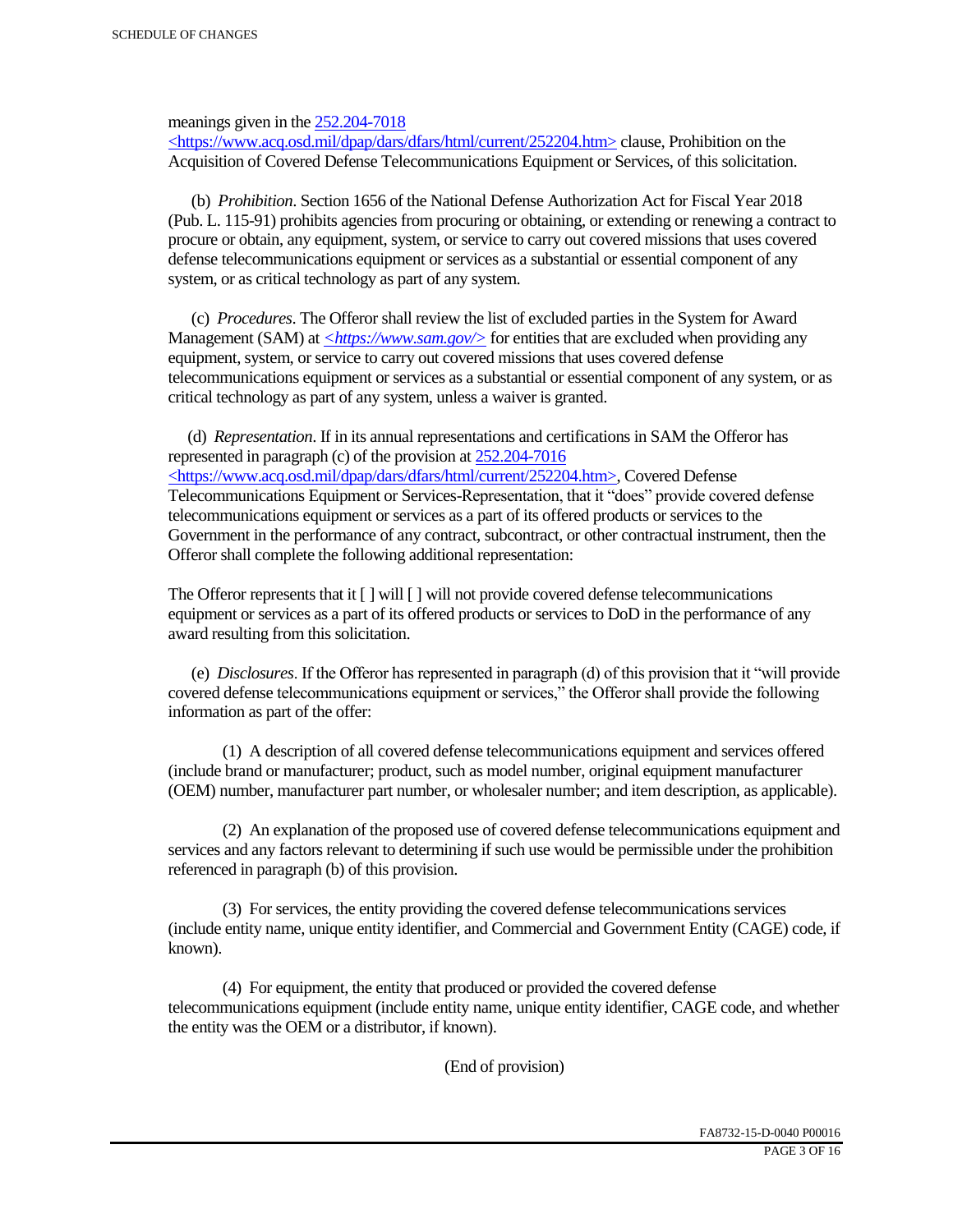# **252.204-7018 Prohibition on the Acquisition of Covered Defense Telecommunications Equipment or Services.**

As prescribed in 204.2105

 $\langle$ https://www.acq.osd.mil/dpap/dars/dfars/html/current/204\_21.htm>(c), use the following clause:

PROHIBITION ON THE ACQUISITION OF COVERED DEFENSE TELECOMMUNICATIONS EQUIPMENT OR SERVICES (JAN 2021)

(a) *Definitions*. As used in this clause-

"Covered defense telecommunications equipment or services" means-

 (1) Telecommunications equipment produced by Huawei Technologies Company or ZTE Corporation, or any subsidiary or affiliate of such entities;

(2) Telecommunications services provided by such entities or using such equipment; or

 (3) Telecommunications equipment or services produced or provided by an entity that the Secretary of Defense reasonably believes to be an entity owned or controlled by, or otherwise connected to, the government of a covered foreign country.

"Covered foreign country" means-

(1) The People's Republic of China; or

(2) The Russian Federation.

"Covered missions" means-

 (1) The nuclear deterrence mission of DoD, including with respect to nuclear command, control, and communications, integrated tactical warning and attack assessment, and continuity of Government; or

(2) The homeland defense mission of DoD, including with respect to ballistic missile defense.

"Critical technology" means-

 (1) Defense articles or defense services included on the United States Munitions List set forth in the International Traffic in Arms Regulations under subchapter M of chapter I of title 22, Code of Federal Regulations;

 (2) Items included on the Commerce Control List set forth in Supplement No. 1 to part 774 of the Export Administration Regulations under subchapter C of chapter VII of title 15, Code of Federal Regulations, and controlled-

 (i) Pursuant to multilateral regimes, including for reasons relating to national security, chemical and biological weapons proliferation, nuclear nonproliferation, or missile technology; or

(ii) For reasons relating to regional stability or surreptitious listening;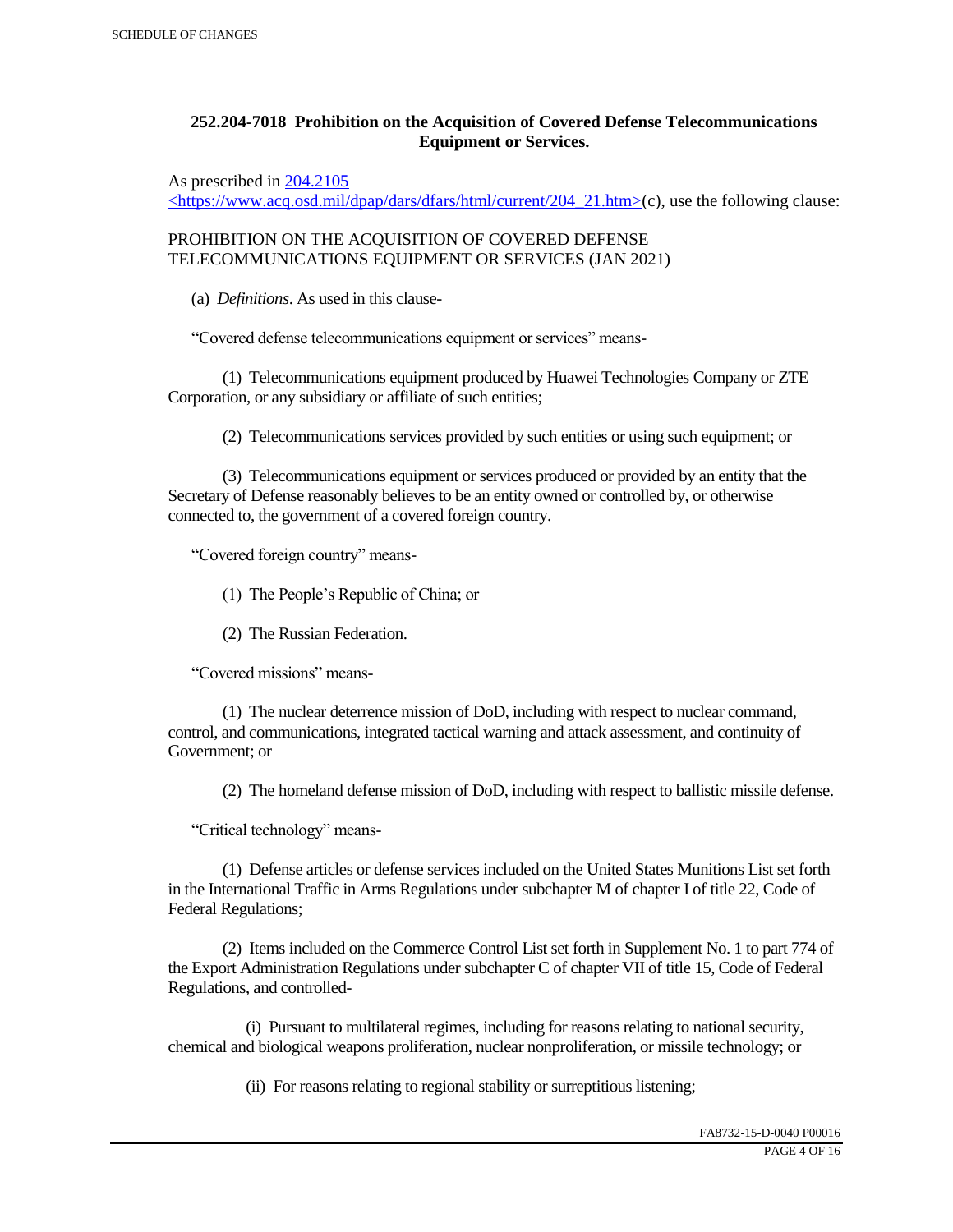(3) Specially designed and prepared nuclear equipment, parts and components, materials, software, and technology covered by part 810 of title 10, Code of Federal Regulations (relating to assistance to foreign atomic energy activities);

 (4) Nuclear facilities, equipment, and material covered by part 110 of title 10, Code of Federal Regulations (relating to export and import of nuclear equipment and material);

 (5) Select agents and toxins covered by part 331 of title 7, Code of Federal Regulations, part 121 of title 9 of such Code, or part 73 of title 42 of such Code; or

 (6) "Substantial or essential component" means any component necessary for the proper function or performance of a piece of equipment, system, or service.

"Critical technology" means-

 (b) *Prohibition*. In accordance with section 1656 of the National Defense Authorization Act for Fiscal Year 2018 (Pub. L. 115-91), the contractor shall not provide to the Government any equipment, system, or service to carry out covered missions that uses covered defense telecommunications equipment or services as a substantial or essential component of any system, or as critical technology as part of any system, unless the covered defense telecommunication equipment or services are covered by a waiver described in Defense Federal Acquisition Regulation Supplement 204.2104 <https://www.acq.osd.mil/dpap/dars/dfars/html/current/204\_21.htm>.

 (c) *Procedures*. The Contractor shall review the list of excluded parties in the System for Award Management (SAM) at  $\langle \frac{https://www.sam.gov/}{>}$  for entities that are excluded when providing any equipment, system, or service, to carry out covered missions, that uses covered defense telecommunications equipment or services as a substantial or essential component of any system, or as critical technology as part of any system, unless a waiver is granted.

(d) *Reporting*.

 (1) In the event the Contractor identifies covered defense telecommunications equipment or services used as a substantial or essential component of any system, or as critical technology as part of any system, during contract performance, the Contractor shall report at *<https://dibnet.dod.mil/>* the information in paragraph (d)(2) of this clause.

(2) The Contractor shall report the following information pursuant to paragraph  $(d)(1)$  of this clause:

 (i) Within 3 business days from the date of such identification or notification: the contract number; the order number(s), if applicable; supplier name; brand; model number (original equipment manufacturer number, manufacturer part number, or wholesaler number); item description; and any readily available information about mitigation actions undertaken or recommended.

(ii) Within 30 business days of submitting the information in paragraph  $(d)(2)(i)$  of this clause: any further available information about mitigation actions undertaken or recommended. In addition, the Contractor shall describe the efforts it undertook to prevent use or submission of a covered defense telecommunications equipment or services, and any additional efforts that will be incorporated to prevent future use or submission of covered telecommunications equipment or services.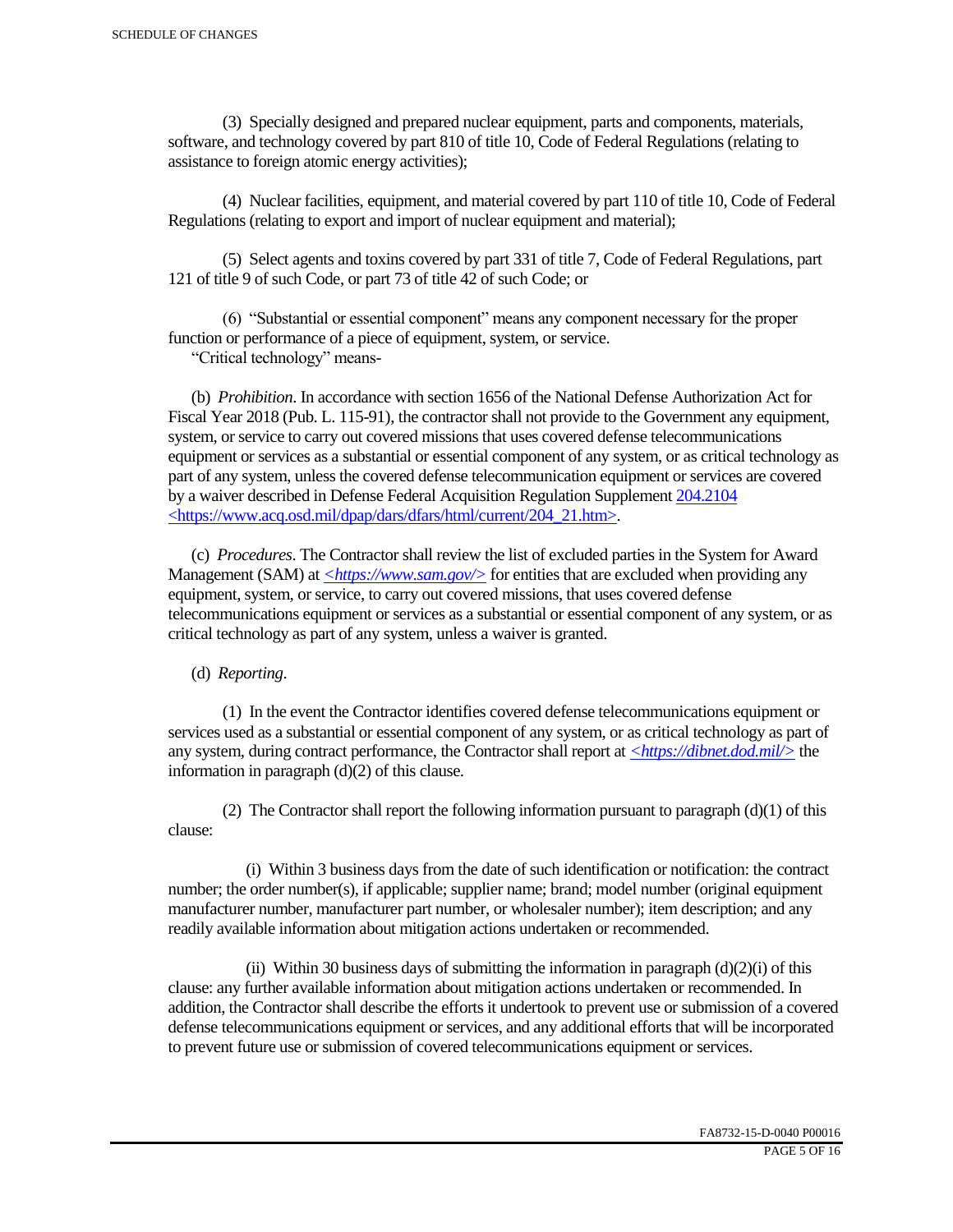(e) *Subcontracts*. The Contractor shall insert the substance of this clause, including this paragraph (e), in all subcontracts and other contractual instruments, including subcontracts for the acquisition of commercial items.

(End of clause)

## **252.204-7019 Notice of NIST SP 800-171 DoD Assessment Requirements.**

As prescribed in 204.7304

 $\langle$ https://www.acq.osd.mil/dpap/dars/dfars/html/current/204 73.htm>(d), use the following provision:

## NOTICE OF NIST SP 800-171 DOD ASSESSMENT REQUIREMENTS (NOV 2020)

(a) *Definitions*.

 "Basic Assessment", "Medium Assessment", and "High Assessment" have the meaning given in the clause 252.204-7020 <https://www.acq.osd.mil/dpap/dars/dfars/html/current/252204.htm>, NIST SP 800-171 DoD Assessments.

 "Covered contractor information system" has the meaning given in the clause 252.204-7012 <https://www.acq.osd.mil/dpap/dars/dfars/html/current/252204.htm>, Safeguarding Covered Defense Information and Cyber Incident Reporting, of this solicitation.

 (b) *Requirement*. In order to be considered for award, if the Offeror is required to implement NIST SP 800-171, the Offeror shall have a current assessment (i.e., not more than 3 years old unless a lesser time is specified in the solicitation) (see 252.204-7020) for each covered contractor information system that is relevant to the offer, contract, task order, or delivery order. The Basic, Medium, and High NIST SP 800-171 DoD Assessments are described in the NIST SP 800-171 DoD Assessment Methodology located at

 $\langle$ https://www.acq.osd.mil/dpap/pdi/cyber/strategically\_assessing\_contractor\_implementation\_of\_NIST \_SP\_800-171.html>.

(c) *Procedures*.

 (1) The Offeror shall verify that summary level scores of a current NIST SP 800-171 DoD Assessment (i.e., not more than 3 years old unless a lesser time is specified in the solicitation) are posted in the Supplier Performance Risk System (SPRS) (<https://www.sprs.csd.disa.mil/>) for all covered contractor information systems relevant to the offer.

 (2) If the Offeror does not have summary level scores of a current NIST SP 800-171 DoD Assessment (i.e., not more than 3 years old unless a lesser time is specified in the solicitation) posted in SPRS, the Offeror may conduct and submit a Basic Assessment to webptsmh@navy.mil  $\leq$ mailto:webptsmh@navy.mil> for posting to SPRS in the format identified in paragraph (d) of this provision.

 (d) *Summary level scores*. Summary level scores for all assessments will be posted 30 days postassessment in SPRS to provide DoD Components visibility into the summary level scores of strategic assessments.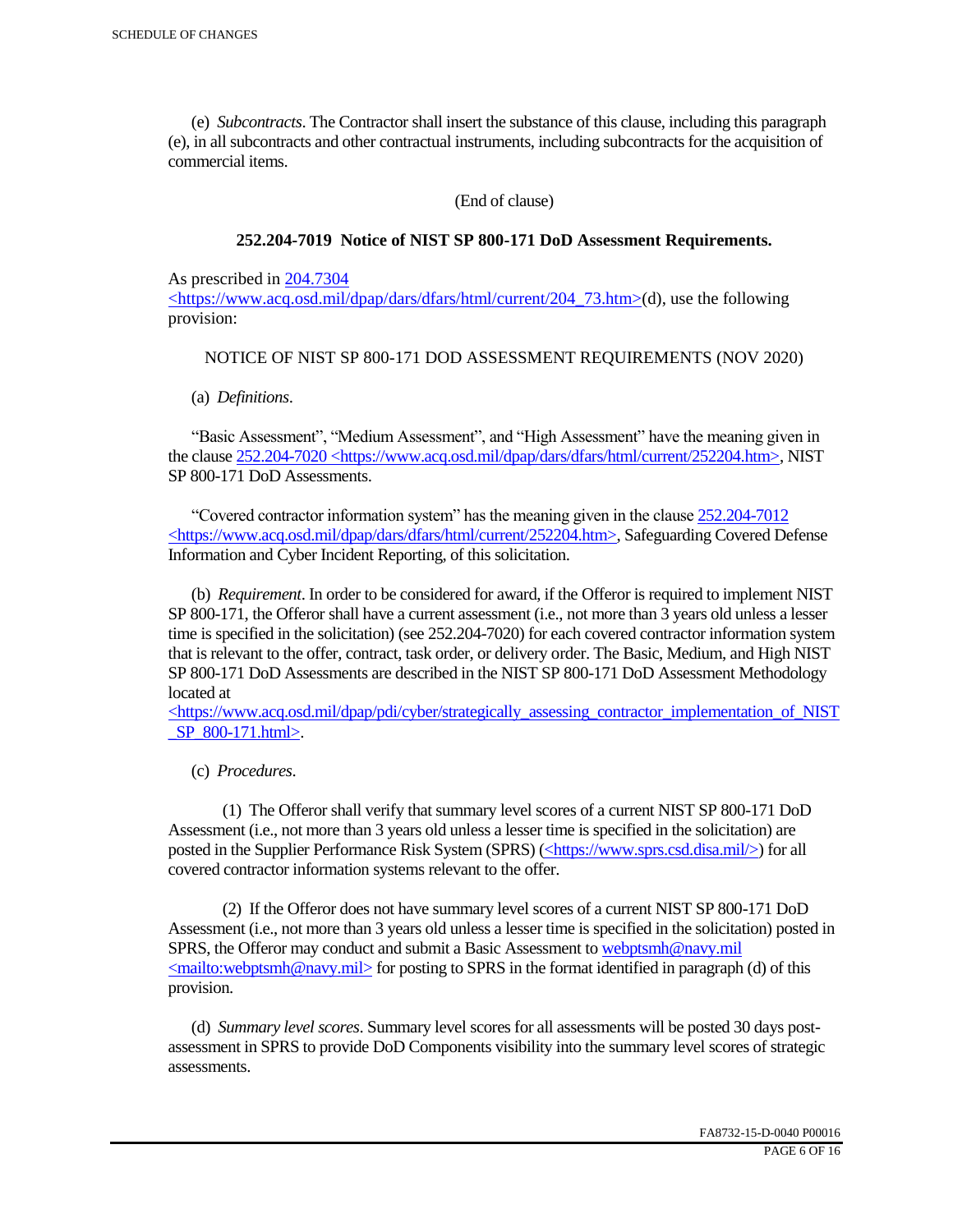(1) *Basic Assessments*. An Offeror may follow the procedures in paragraph (c)(2) of this provision for posting Basic Assessments to SPRS.

(i) The email shall include the following information:

(A) Cybersecurity standard assessed (e.g., NIST SP 800-171 Rev 1).

(B) Organization conducting the assessment (e.g., Contractor self-assessment).

 (C) For each system security plan (security requirement 3.12.4) supporting the performance of a DoD contract-

(*1*) All industry Commercial and Government Entity (CAGE) code(s) associated with the information system(s) addressed by the system security plan; and

(*2*) A brief description of the system security plan architecture, if more than one plan exists.

(D) Date the assessment was completed.

 (E) Summary level score (e.g., 95 out of 110, NOT the individual value for each requirement).

 (F) Date that all requirements are expected to be implemented (i.e., a score of 110 is expected to be achieved) based on information gathered from associated plan(s) of action developed in accordance with NIST SP 800-171.

 (ii) If multiple system security plans are addressed in the email described at paragraph  $(d)(1)(i)$  of this section, the Offeror shall use the following format for the report:

| <b>System Security CAGE Codes</b> |                               | <b>Brief</b> description | Date of    | <b>Total Score</b> | Date score of |
|-----------------------------------|-------------------------------|--------------------------|------------|--------------------|---------------|
| Plan                              | supported by this of the plan |                          | assessment |                    | $110$ will    |
|                                   | plan                          | architecture             |            |                    | achieved      |
|                                   |                               |                          |            |                    |               |
|                                   |                               |                          |            |                    |               |
|                                   |                               |                          |            |                    |               |

1)

 (2) *Medium and High Assessments*. DoD will post the following Medium and/or High Assessment summary level scores to SPRS for each system assessed:

(i) The standard assessed (e.g., NIST SP 800-171 Rev 1).

 (ii) Organization conducting the assessment, e.g., DCMA, or a specific organization (identified by Department of Defense Activity Address Code (DoDAAC)).

 (iii) All industry CAGE code(s) associated with the information system(s) addressed by the system security plan.

 (iv) A brief description of the system security plan architecture, if more than one system security plan exists.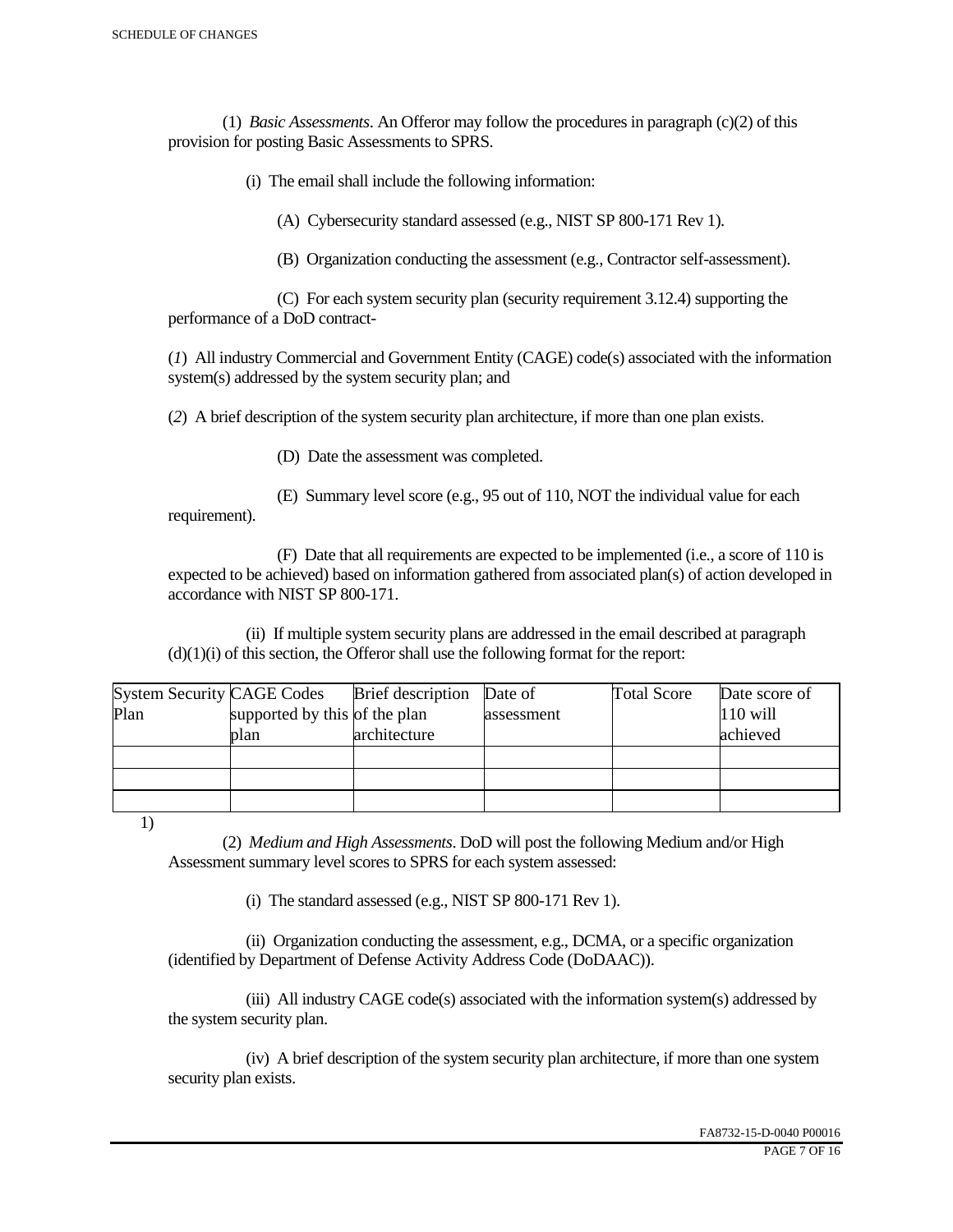(v) Date and level of the assessment, i.e., medium or high.

 (vi) Summary level score (e.g., 105 out of 110, not the individual value assigned for each requirement).

 (vii) Date that all requirements are expected to be implemented (i.e., a score of 110 is expected to be achieved) based on information gathered from associated plan(s) of action developed in accordance with NIST SP 800-171.

(3) *Accessibility*.

 (i) Assessment summary level scores posted in SPRS are available to DoD personnel, and are protected, in accordance with the standards set forth in DoD Instruction 5000.79, Defense-wide Sharing and Use of Supplier and Product Performance Information (PI).

 (ii) Authorized representatives of the Offeror for which the assessment was conducted may access SPRS to view their own summary level scores, in accordance with the SPRS Software User's Guide for Awardees/Contractors available at <https://www.sprs.csd.disa.mil/pdf/SPRS\_Awardee.pdf>.

 (iii) A High NIST SP 800-171 DoD Assessment may result in documentation in addition to that listed in this section. DoD will retain and protect any such documentation as "Controlled Unclassified Information (CUI)" and intended for internal DoD use only. The information will be protected against unauthorized use and release, including through the exercise of applicable exemptions under the Freedom of Information Act (e.g., Exemption 4 covers trade secrets and commercial or financial information obtained from a contractor that is privileged or confidential).

(End of provision)

## **252.204-7020 NIST SP 800-171 DoD Assessment Requirements.**

As prescribed in 204.7304 <https://www.acq.osd.mil/dpap/dars/dfars/html/current/204\_73.htm>(e), use the following clause:

## NIST SP 800-171 DOD ASSESSMENT REQUIREMENTS (NOV 2020)

(a) *Definitions*.

 "Basic Assessment" means a contractor's self-assessment of the contractor's implementation of NIST SP 800-171 that-

 (1) Is based on the Contractor's review of their system security plan(s) associated with covered contractor information system(s);

(2) Is conducted in accordance with the NIST SP 800-171 DoD Assessment Methodology; and

 (3) Results in a confidence level of "Low" in the resulting score, because it is a self-generated score.

 "Covered contractor information system" has the meaning given in the clause 252.204-7012 <https://www.acq.osd.mil/dpap/dars/dfars/html/current/2525204.htm>, Safeguarding Covered Defense Information and Cyber Incident Reporting, of this contract.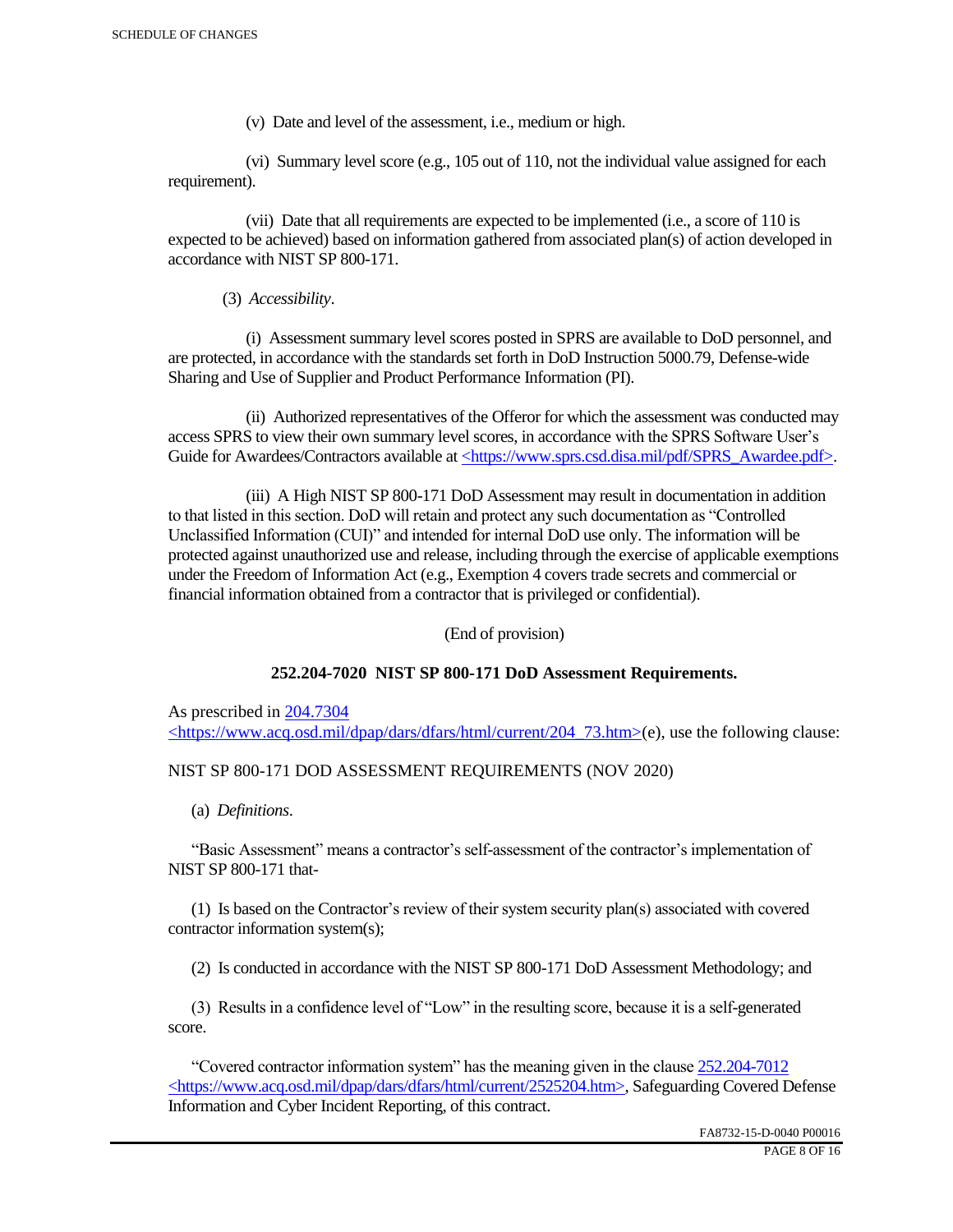"High Assessment" means an assessment that is conducted by Government personnel using NIST SP 800-171A, Assessing Security Requirements for Controlled Unclassified Information that-

(1) Consists of-

(i) A review of a contractor's Basic Assessment;

(ii) A thorough document review;

 (iii) Verification, examination, and demonstration of a Contractor's system security plan to validate that NIST SP 800-171 security requirements have been implemented as described in the contractor's system security plan; and

 (iv) Discussions with the contractor to obtain additional information or clarification, as needed; and

(2) Results in a confidence level of "High" in the resulting score.

"Medium Assessment" means an assessment conducted by the Government that-

(1) Consists of-

(i) A review of a contractor's Basic Assessment;

(ii) A thorough document review; and

 (iii) Discussions with the contractor to obtain additional information or clarification, as needed; and

(2) Results in a confidence level of "Medium" in the resulting score.

 (b) *Applicability*. This clause applies to covered contractor information systems that are required to comply with the National Institute of Standards and Technology (NIST) Special Publication (SP) 800- 171, in accordance with Defense Federal Acquisition Regulation System (DFARS) clause at 252.204- 7012 <https://www.acq.osd.mil/dpap/dars/dfars/html/current/252204.htm>, Safeguarding Covered Defense Information and Cyber Incident Reporting, of this contract.

 (c) *Requirements*. The Contractor shall provide access to its facilities, systems, and personnel necessary for the Government to conduct a Medium or High NIST SP 800-171 DoD Assessment, as described in NIST SP 800-171 DoD Assessment Methodology at https://www.acq.osd.mil/dpap/pdi/cyber/strategically\_assessing\_contractor\_implementation\_of\_NIST\_ SP\_800-171.html <https://www.acq.osd.mil/dpap/dars/dfars/html/current/dpap/pdi/cyber/strategically\_assessing\_contract

or implementation of NIST SP 800-171.html>, if necessary.

 (d) *Procedures*. Summary level scores for all assessments will be posted in the Supplier Performance Risk System (SPRS) (<https://www.sprs.csd.disa.mil/>) to provide DoD Components visibility into the summary level scores of strategic assessments.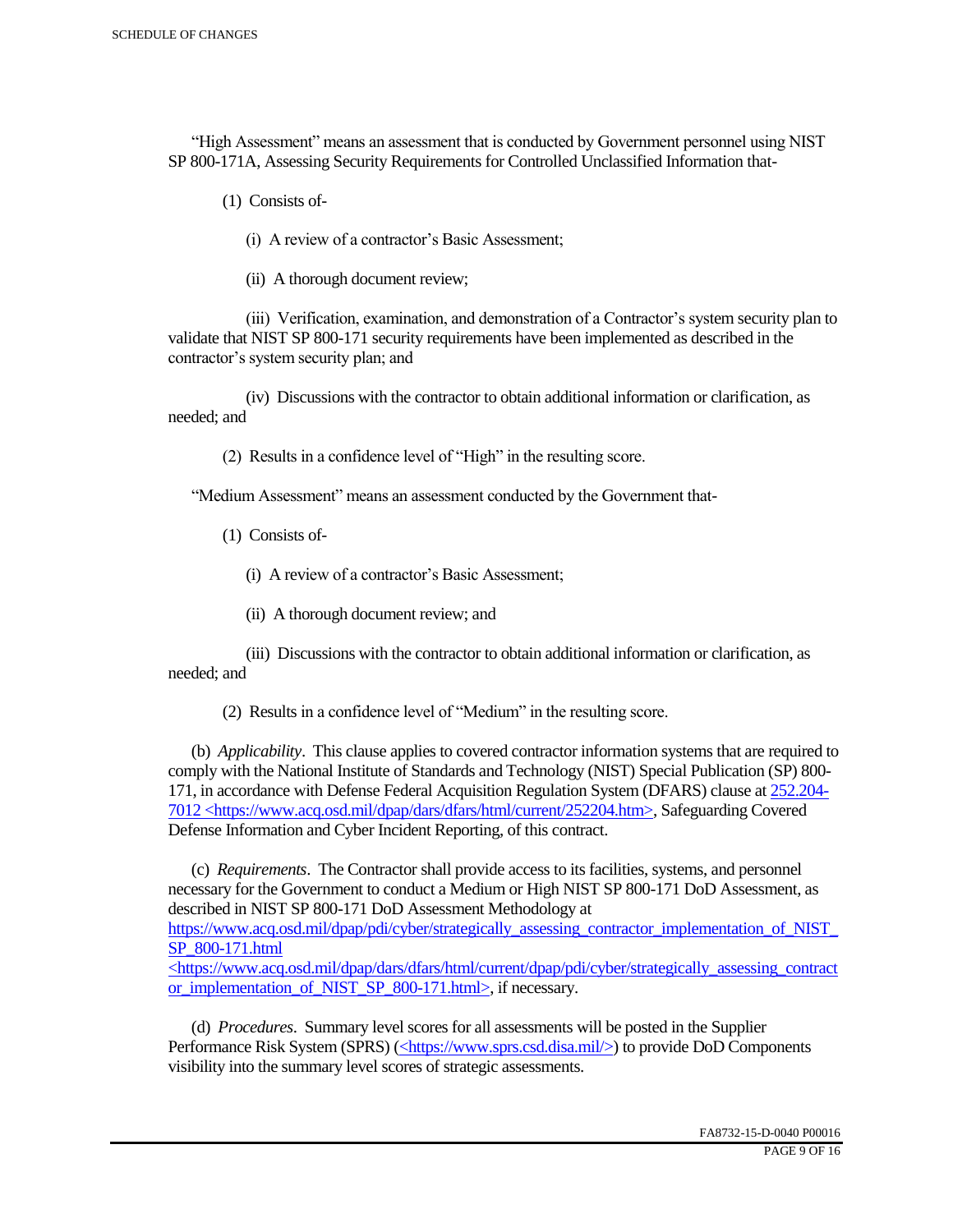(1) *Basic Assessments*. A contractor may submit, via encrypted email, summary level scores of Basic Assessments conducted in accordance with the NIST SP 800-171 DoD Assessment Methodology to webptsmh@navy.mil for posting to SPRS.

(i) The email shall include the following information:

(A) Version of NIST SP 800-171 against which the assessment was conducted.

(B) Organization conducting the assessment (e.g., Contractor self-assessment).

 (C) For each system security plan (security requirement 3.12.4) supporting the performance of a DoD contract-

(*1*) All industry Commercial and Government Entity (CAGE) code(s) associated with the information system(s) addressed by the system security plan; and

(*2*) A brief description of the system security plan architecture, if more than one plan exists.

(D) Date the assessment was completed

requirement).

(E) Summary level score (e.g., 95 out of 110, NOT the individual value for each

 (F) Date that all requirements are expected to be implemented (i.e., a score of 110 is expected to be achieved) based on information gathered from associated plan(s) of action developed in accordance with NIST SP 800-171.

 (ii) If multiple system security plans are addressed in the email described at paragraph (b)(1)(i) of this section, the Contractor shall use the following format for the report:

| <b>System Security CAGE Codes</b> |                               | <b>Brief</b> description | Date of    | <b>Total Score</b> | Date score of |
|-----------------------------------|-------------------------------|--------------------------|------------|--------------------|---------------|
| Plan                              | supported by this of the plan |                          | assessment |                    | $110$ will    |
|                                   | plan                          | architecture             |            |                    | achieved      |
|                                   |                               |                          |            |                    |               |
|                                   |                               |                          |            |                    |               |
|                                   |                               |                          |            |                    |               |

 (1) *Medium and High Assessments*. DoD will post the following Medium and/or High Assessment summary level scores to SPRS for each system security plan assessed:

(i) The standard assessed (e.g., NIST SP 800-171 Rev 1).

 (ii) Organization conducting the assessment, e.g., DCMA, or a specific organization (identified by Department of Defense Activity Address Code (DoDAAC)).

 (iii) All industry CAGE code(s) associated with the information system(s) addressed by the system security plan.

 (iv) A brief description of the system security plan architecture, if more than one system security plan exists.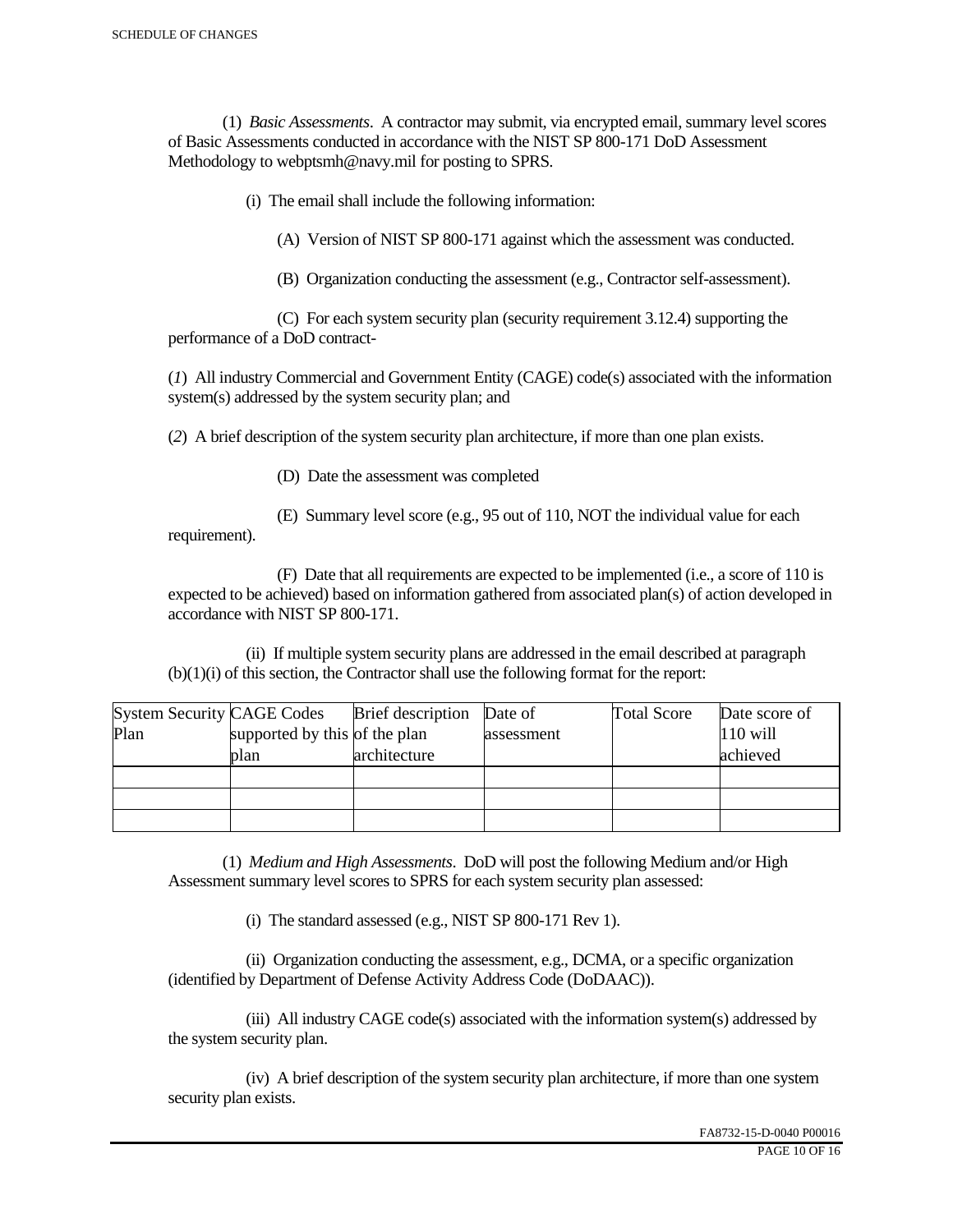(v) Date and level of the assessment, i.e., medium or high.

 (vi) Summary level score (e.g., 105 out of 110, not the individual value assigned for each requirement).

 (vii) Date that all requirements are expected to be implemented (i.e., a score of 110 is expected to be achieved) based on information gathered from associated plan(s) of action developed in accordance with NIST SP 800-171.

(e) *Rebuttals*.

 (1) DoD will provide Medium and High Assessment summary level scores to the Contractor and offer the opportunity for rebuttal and adjudication of assessment summary level scores prior to posting the summary level scores to SPRS (see SPRS User's Guide <https://www.sprs.csd.disa.mil/pdf/SPRS\_Awardee.pdf>).

 (2) Upon completion of each assessment, the contractor has 14 business days to provide additional information to demonstrate that they meet any security requirements not observed by the assessment team or to rebut the findings that may be of question.

## (f) *Accessibility*.

 (1) Assessment summary level scores posted in SPRS are available to DoD personnel, and are protected, in accordance with the standards set forth in DoD Instruction 5000.79, Defense-wide Sharing and Use of Supplier and Product Performance Information (PI).

 (2) Authorized representatives of the Contractor for which the assessment was conducted may access SPRS to view their own summary level scores, in accordance with the SPRS Software User's Guide for Awardees/Contractors available at <https://www.sprs.csd.disa.mil/pdf/SPRS\_Awardee.pdf>.

 (3) A High NIST SP 800-171 DoD Assessment may result in documentation in addition to that listed in this clause. DoD will retain and protect any such documentation as "Controlled Unclassified Information (CUI)" and intended for internal DoD use only. The information will be protected against unauthorized use and release, including through the exercise of applicable exemptions under the Freedom of Information Act (e.g., Exemption 4 covers trade secrets and commercial or financial information obtained from a contractor that is privileged or confidential).

## (g) *Subcontracts*.

(1) The Contractor shall insert the substance of this clause, including this paragraph  $(g)$ , in all subcontracts and other contractual instruments, including subcontracts for the acquisition of commercial items (excluding COTS items).

 (2) The Contractor shall not award a subcontract or other contractual instrument, that is subject to the implementation of NIST SP 800-171 security requirements, in accordance with DFARS clause 252.204-7012 of this contract, unless the subcontractor has completed, within the last 3 years, at least a Basic NIST SP 800-171 DoD Assessment, as described in

 $\langle$ https://www.acq.osd.mil/dpap/pdi/cyber/strategically\_assessing\_contractor\_implementation\_of\_NIST SP\_800-171.html>, for all covered contractor information systems relevant to its offer that are not part of an information technology service or system operated on behalf of the Government.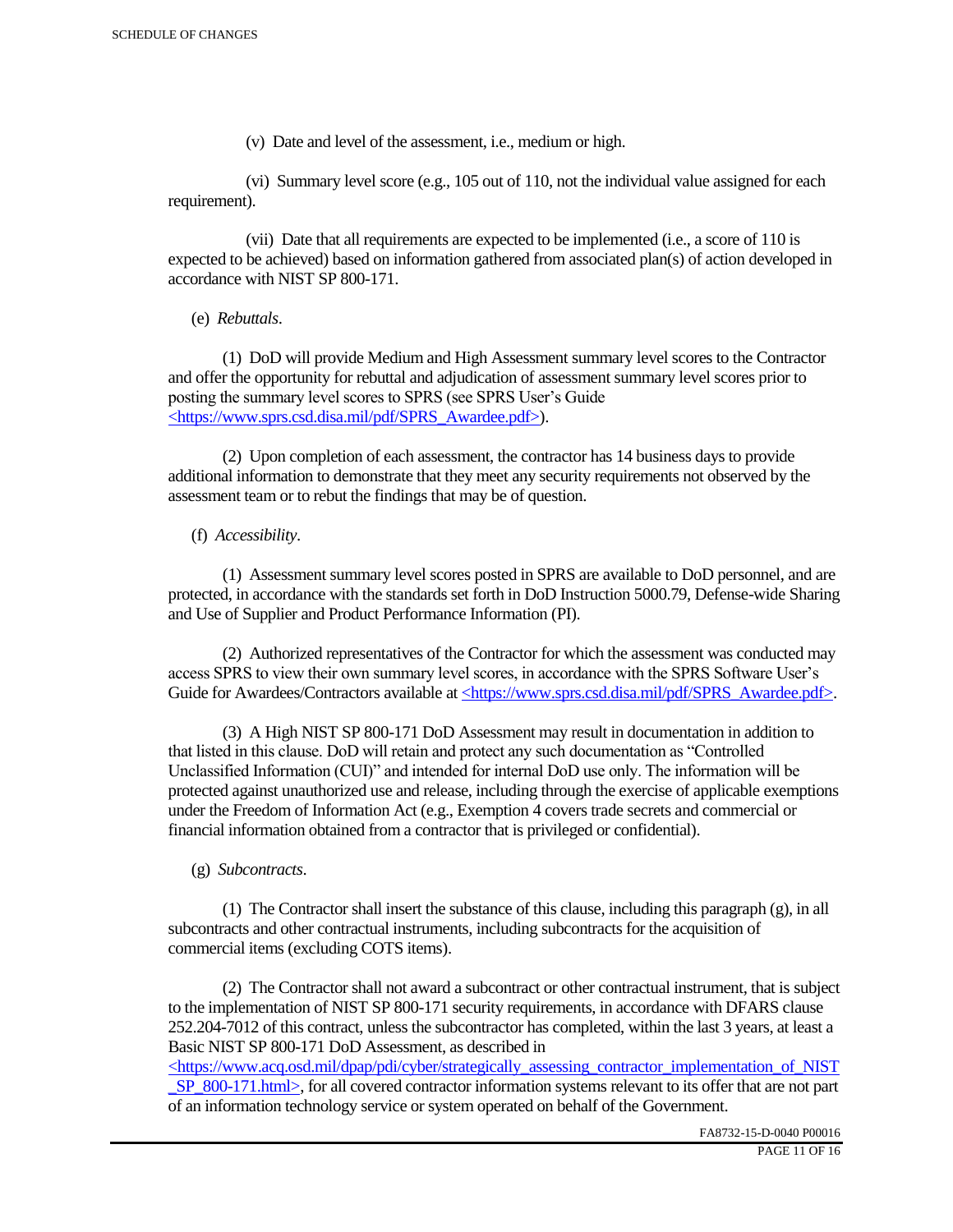(3) If a subcontractor does not have summary level scores of a current NIST SP 800-171 DoD Assessment (i.e., not more than 3 years old unless a lesser time is specified in the solicitation) posted in SPRS, the subcontractor may conduct and submit a Basic Assessment, in accordance with the NIST SP 800-171 DoD Assessment Methodology, to webptsmh@navy.mil <mailto:webptsmh@navy.mil> for posting to SPRS along with the information required by paragraph (d) of this clause.

## (End of clause)

All other terms and conditions remain unchanged.

|             |                      | Jtv.       | Unit Price l      |
|-------------|----------------------|------------|-------------------|
| <b>ITEM</b> | SUPPLIES OR SERVICES | Purch Unit | Total Item Amount |

## **For OPTION PERIOD 4**

- 
- **4100** CLIN Establish PSC: D316<br>Contract type: J - FII *Start Date:* ASREQ **Completion Date:** *Descriptive Data:*

**Noun: NETWORK CENTRIC SOLUTIONS** *Contract type:* J - FIRM FIXED PRICE

- A. The contractor shall provide a wide range of solutions to complete the requirements IAW the PWS of the basic contract (Section J, Atch 1) and as cited in each individual task order.
- B. The Products proposed to make up these solutions shall be priced under CLIN 4600 on a cost reimbursable basis.
- C. ODCs and travel shall be priced separately under CLIN(s) 4600 and 4700.
- D. Contract type shall be Firm-Fixed Price (FFP), Fixed-Price Incentive (Firm Target/Successive Target) or Fixed Price Award Fee (FPAF).

 Incentive: To be proposed Award Fee: To be proposed

- E. Ordering Period: Effective date of option period through one (1) year.
- F. Period of Performance: To be cited in each individual task order.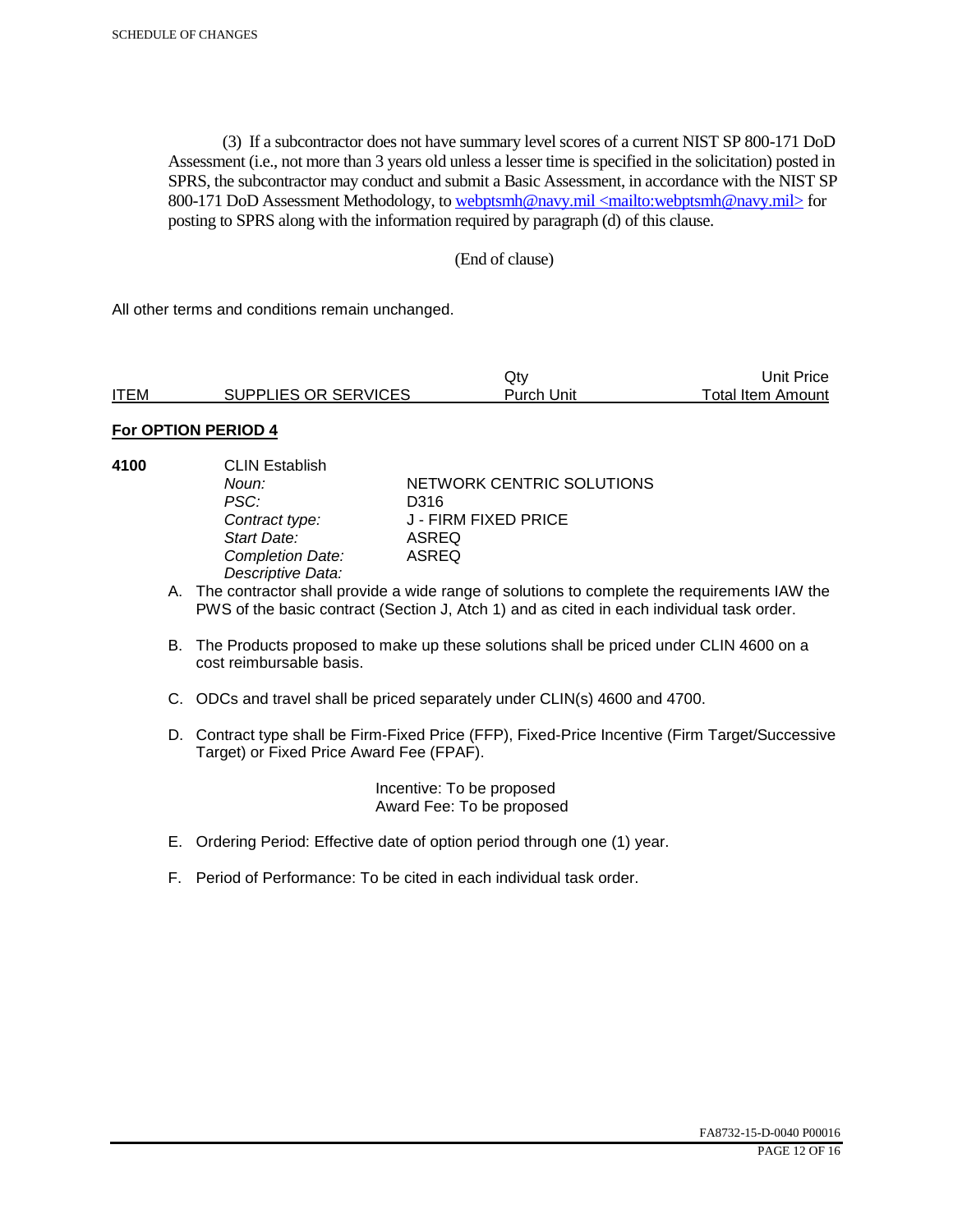|             |                      | Qtv        | Unit Price        |
|-------------|----------------------|------------|-------------------|
| <b>ITEM</b> | SUPPLIES OR SERVICES | Purch Unit | Total Item Amount |

#### **For OPTION PERIOD 4**

| <b>CLIN Establish</b> |                                    |  |
|-----------------------|------------------------------------|--|
| Noun:                 | NETWORK CENTRIC SOLUTIONS          |  |
| PSC:                  | D316                               |  |
|                       | J - FIRM FIXED PRICE               |  |
| Start Date:           | ASREQ                              |  |
|                       | ASREQ                              |  |
| Descriptive Data:     |                                    |  |
|                       | Contract type:<br>Completion Date: |  |

- A. The contractor shall provide a wide range of solutions to complete the requirements IAW the PWS of the basic contract (Section J, Atch 1) and as cited in each individual task order.
- B. The Products proposed to make up these solutions shall be priced under CLIN 4600 on a cost reimbursable basis.
- C. ODCs and travel shall be priced separately under CLIN(s) 4600 and 4700.
- D. Contract type shall be Cost-Plus Fixed Fee (CPFF), Cost-Plus-Incentive Fee (CPIF), or Cost-Plus Award Fee (CPAF.)

Fixed-Fee: To be proposed Incentive Fee: To be proposed Award Fee: To be proposed

- E. Ordering Period: Effective date of option period through one (1) year.
- F. Period of Performance: To be cited in each individual task order.

#### **For OPTION PERIOD 4**

**4300** CLIN Establish *PSC:* D316 *Start Date:* ASREQ *Completion Date:* ASREQ *Descriptive Data:* 

**Noun: NETWORK CENTRIC SERVICES** *Contract type:* J - FIRM FIXED PRICE

- A. The contractor shall provide labor hours IAW the PWS (Section J, Atch 1) of the basic contract and as cited in each individual task order. The contractor shall provide labor categories and rates IAW Section J, Atch 5, and as cited in each individual task order.
- B. Contract type shall be Labor Hour.
- C. ODCs and travel shall be priced separately under CLIN(s) 4600 and 4700.
- D. Ordering Period: Effective date of option period through one (1) year.
- E. Period of Performance: To be cited in each individual task order.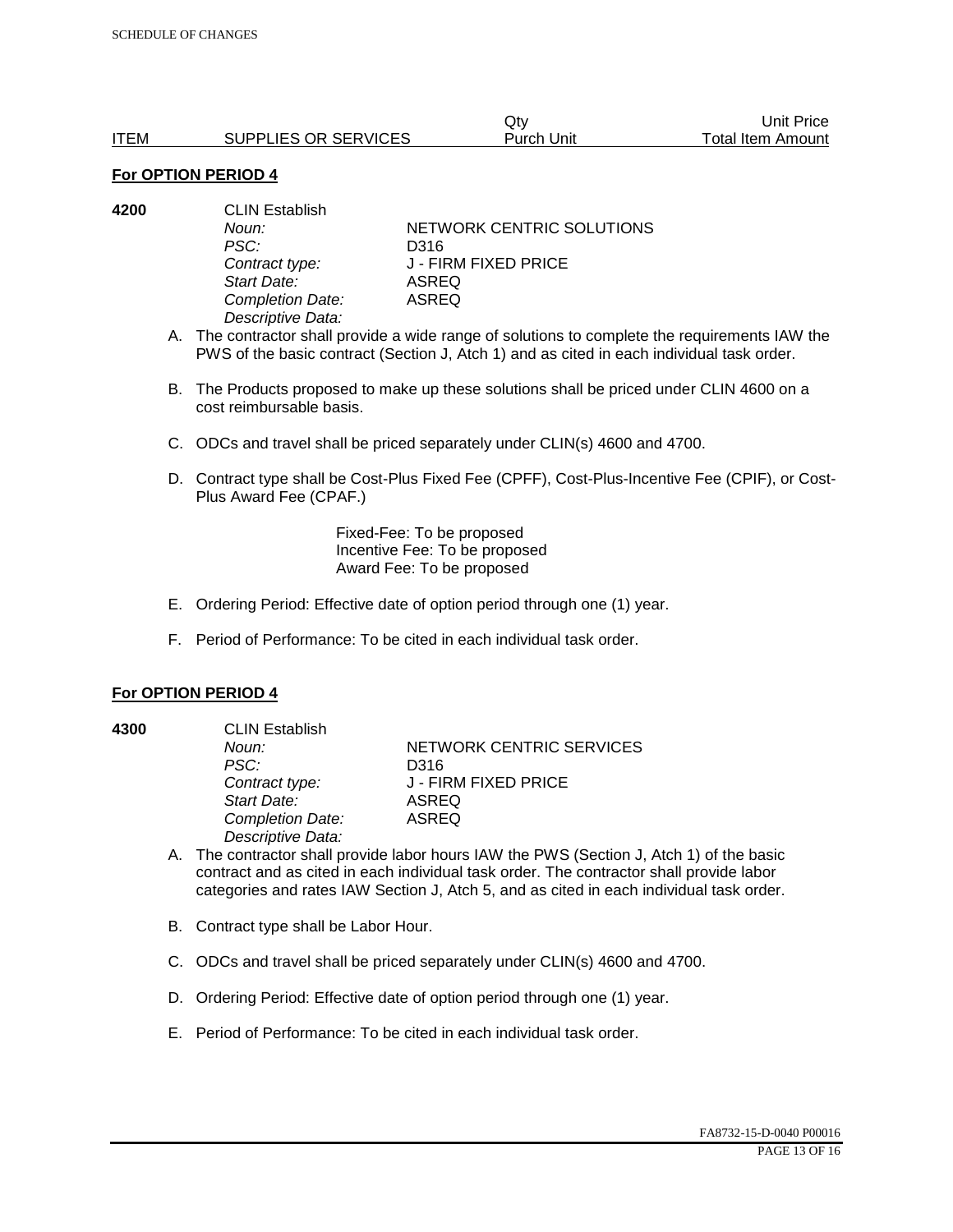|      |                      | Qtv        | Unit Price        |
|------|----------------------|------------|-------------------|
| ITEM | SUPPLIES OR SERVICES | Purch Unit | Total Item Amount |

#### **For OPTION PERIOD 4**

**4400** CLIN Establish *Noun:* DATA *PSC:* D316 *NSN:* N - Not Applicable *DD1423 is Exhibit:* A *Contract type:* J - FIRM FIXED PRICE *Inspection:* DESTINATION *Acceptance:* DESTINATION *FOB:* DESTINATION *Descriptive Data:* 

- A. The contractor shall deliver data in accordance with and as specified in Section J, Exhibit A (Contract Data Requirements List (CDRL)) and as specified in individual task orders.
- B. This CLIN is Not Separately Priced (NSP). Price is included in CLIN 4100, CLIN 4200, and CLIN 4300.
- C. Ordering Period: Effective date of option period through one (1) year.
- D. Period of Performance: To be cited in each individual task order.

## **For OPTION PERIOD 4**

| 4500 | <b>CLIN Establish</b> |                      |  |
|------|-----------------------|----------------------|--|
|      | Noun:                 | <b>WARRANTY</b>      |  |
|      | PSC:                  | D316                 |  |
|      | Contract type:        | J - FIRM FIXED PRICE |  |
|      | Start Date:           | <b>ASREQ</b>         |  |
|      | Completion Date:      | <b>ASREQ</b>         |  |
|      | Descriptive Data:     |                      |  |

- A. The contractor shall provide a warranty, in lieu of or in addition to the standard warranty, IAW each individual task order and the basic contract on an as-required basis. Warranty options include: System Warranties, Workmanship and Construction Warranties, and/or extended product warranties.
- B. Contract type shall be Firm Fixed Price (FFP).
- C. Ordering Period: Effective date of option period through one (1) year.
- D. Period of Performance: To be cited in each individual task order.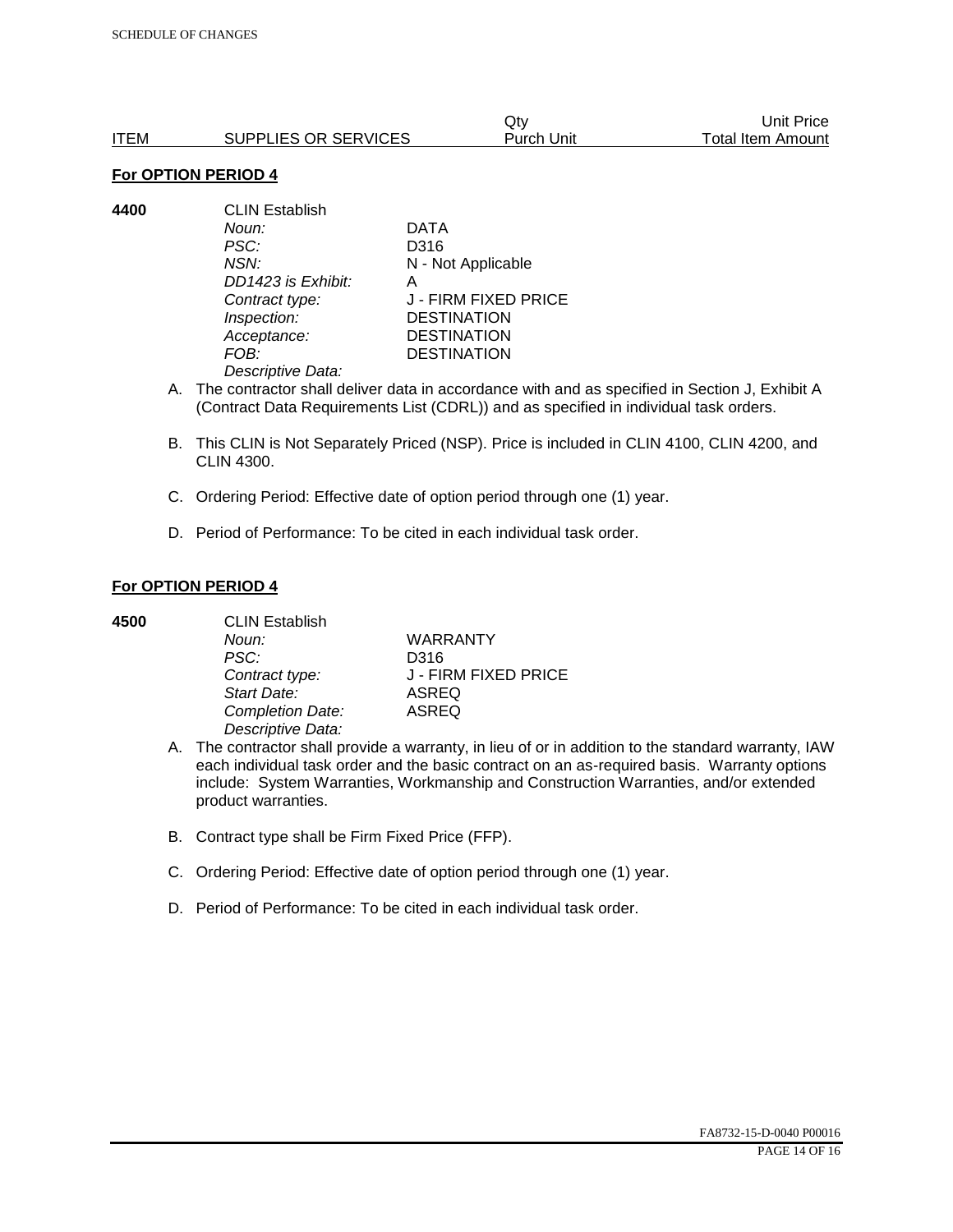Qty Unit Price ITEM SUPPLIES OR SERVICES Purch Unit Total Item Amount

# **For OPTION PERIOD 4**

| 4600 | <b>CLIN Establish</b> |                    |  |
|------|-----------------------|--------------------|--|
|      | Noun:                 | OTHER DIRECT COSTS |  |
|      | PSC:                  | D316               |  |
|      | NSN:                  | N - Not Applicable |  |
|      | Contract type:        | S-COST             |  |
|      | Inspection:           | <b>DESTINATION</b> |  |
|      | Acceptance:           | <b>DESTINATION</b> |  |
|      | FOB:                  | <b>DESTINATION</b> |  |
|      |                       |                    |  |

#### *Descriptive Data:*

A. The contractor shall provide other direct costs as specified in each task order and the basic contract.

(1) No profit shall be paid on purchases made under this CLIN; however, DCAA approved burden rates are authorized.

(2) ODCs must be purchased in accordance with the Contractor's approved purchasing system, as applicable.

(3) The products proposed to make up the solutions in CLINs 4100 and 4200 shall be purchased in-accordance-with Section J, Attachment 1, paragraph 3.5.1 of the Performance Work Statement (PWS) of this contract.

B. The contractor will provide ODCs on a cost reimbursable basis only.

C. Ordering Period: Effective date of option period through one (1) year.

D. Period of Performance: To be cited in each individual task order.